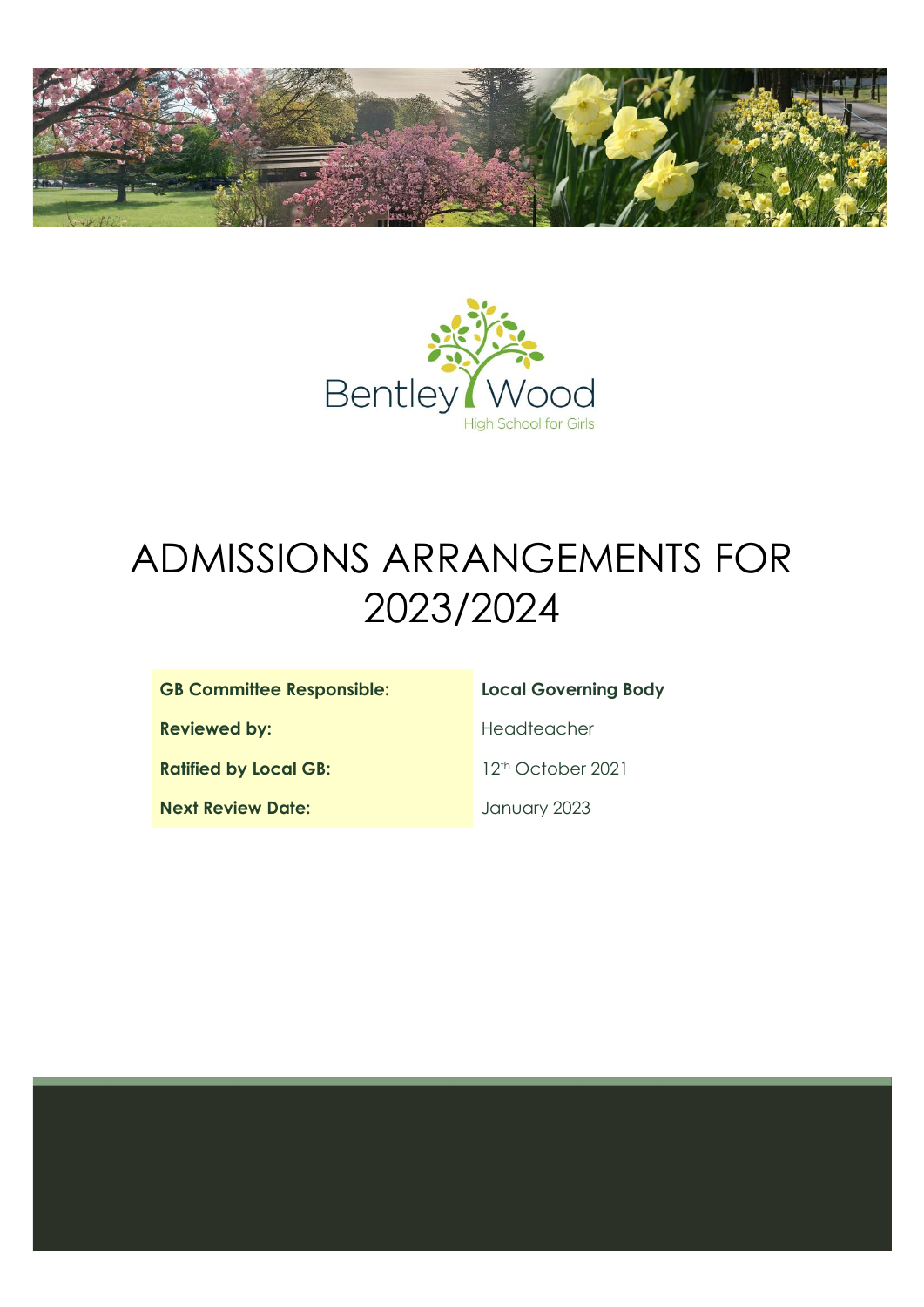# **Bentley Wood High School**

## **Admissions Arrangements for 2023/24 entry**

The Academy Trust will comply with the requirements of the Funding Agreement and the School Admissions Code, and recognises that its 'relevant area' is the London Borough of Harrow since this is the local authority area within which the school is situated.

#### **Number of places**

The number of year 7 places available for September 2023 entry (the 2023/24 school year) will be 240. If you are a parent resident in Harrow, applications for September 2023 entry should be made via the Harrow co-ordinated admissions scheme (for more details see the 'school admissions' section of the Harrow Council website, [www.harrow.gov.uk\)](http://www.harrow.gov.uk/). If you are a parent resident outside Harrow applications should be made through your home local authority's admissions scheme. The school will hold an open evening in September/October where prospective students and their parents are welcome to visit and find out more about the school; this will be advertised on the school website.

#### **Admissions Over-subscription Criteria**

If there are fewer applicants than there are places available for Year 7 entry in September 2023, everyone who applies will be offered a place.

Girls who have an Education, Health and Care Plan or statement of special educational needs which names the Academy will be allocated a place at the Academy in accordance with their statutory entitlement.

If there are more applicants than there are places available after the admission of girls with an Education, Health and Care Plan or statement of special educational needs naming the academy, the following criteria will be considered, in order, to determine who will be offered a place:

- 1. **Girls who are looked after or were previously looked after** A 'looked after child' or a child who was previously looked after but immediately after being looked after became subject to an adoption, child arrangements, or special guardianship order including those who appear [to the admission authority] to have been in state care outside of England and ceased to be in state care as a result of being adopted. (See below for definitions of girls who are looked after or were previously looked after);
- 2. **Medical or social needs of the child** Girls for whom it is essential to be admitted to a specific school because of special circumstances to do with significant medical needs and or social needs. (See below for definition of medical or social needs of the child);
- 3. **Medical reasons relevant to parent(s)** Parent(s) where there are special medical reasons for seeking a place for their daughter at the school. (See below for definition of medical reasons relevant to parent(s) and parent);
- 4. **Siblings**  Girls with a sister attending the academy in years 7 to 11 at the time of application. The sibling link does not apply to students who are attending the sixth form. (see below for definition of sibling);
- 5. **Children of staff of the school** Girls where their parent(s) has been employed by the academy trust at the academy for at least two years at the date of admission or where the member of staff has been recruited to a vacant post where there is a demonstrable skills shortage (see below for definition of parent); and
- 6. Children transferring from primary schools within the Academy Trust up to 20 places will be allocated to children from Aylward Primary School allocated to the girls who live closest to the school.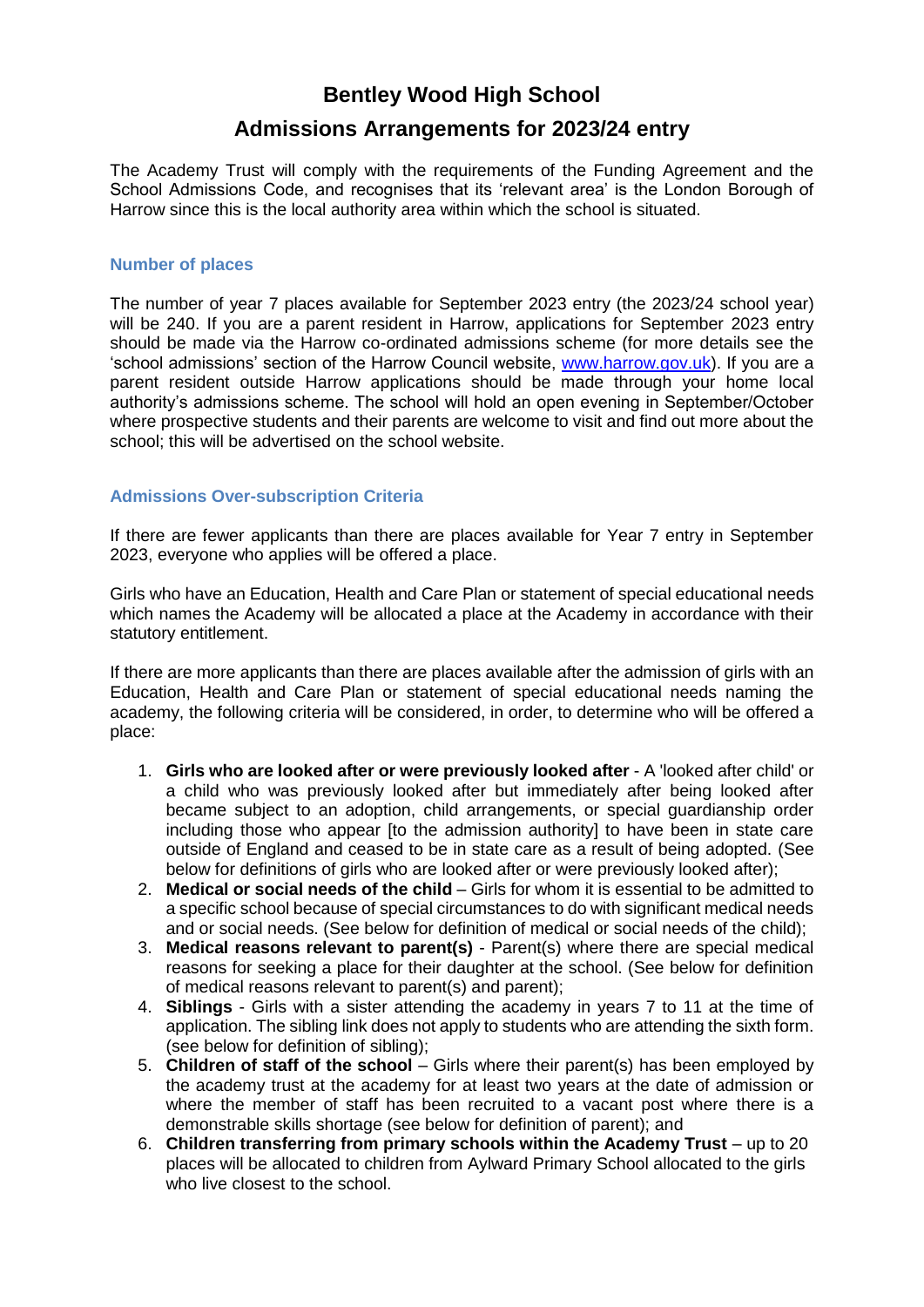- 7. **Random computer selection**  all except 60 places will be allocated on the basis of random selection made by computer after girls have been allocated places under criteria 1 to 6 above;
- 8. **Distance from home to school** 60 places will be allocated to the girls who live closest to the school. This must be the address where parent and girl normally live and they must be living there on the closing date for receipt of applications (see below for definition of distance).

**Girls of multiple births**: In cases where there is only one place available at the school and the next girl on the waiting list is one of a twin, triplet or other multiple birth group, both twins (or all the siblings in the case of other multiple births) would be admitted, even if this meant that the school would admit in excess of the admission number.

#### **Definitions**

**Distance –** The home address is where a girl normally lives. The distance will be measured in a straight line from the address point for the home address to the centre point for the school site. Each centre point factors in on-site buildings only and is agreed by the school. Distance is calculated using a computerized mapping system based on Ordinance Survey data. To find distances to schools in Harrow go to [www.harrow.gov.uk/distancetool.](http://www.harrow.gov.uk/distancetool) In cases where applicants live equidistant from the preferred school and places cannot be offered to both girls, the available place will be allocated using a random computer selection.

**Home address -** This must be the address where parent and girl normally live and they must be living there on the closing date for receipt of applications. Confirmation of address will be required. Where a girl lives with parents with shared responsibility, each for a part of a week, then the address used will be the address where the girl spends the majority of the school week. Where residence is split equally between parents, if no joint declaration is received by the closing date for applications, the home address will be taken as the address of the parent who receives child benefit; in cases where parents are not eligible for child benefit the address will be that of the parent where the child is registered with the doctor.

**Children who are looked after or were previously looked after -** A looked after child is a child who is (a) in the care of a local authority, or (b) being provided with accommodation by a local authority in the exercise of their social services functions (see the definition in Section 22(1) of the Children Act 1989).

This includes children who were adopted under the Adoption Act 1976 (see section 12 adoption orders) and children who were adopted under the Adoption and Children's Act 2002 (see section 46 adoption orders). Child arrangements orders are defined in s.8 of the Children Act 1989, as amended by s.12 of the Children and Families Act 2014. Child arrangements orders replace residence orders and any residence order in force prior to 22 April 2014 is deemed to be a child arrangements order.

Section 14A of the Children Act 1989 defines a 'special guardianship order' as an order appointing one or more individuals to be a child's special guardian (or special guardians).

**Medical or social needs of the child -** The application must be supported by written evidence, including indicating why a single-sex education is required. The supporting evidence should set out the particular reasons why the academy is the most suitable school and the difficulties that would be caused if the child had to attend another school. The recommendation for this specific school should demonstrate knowledge of the school in terms of resources and organisation which deems it essential that the named pupil be admitted to the academy. The academy can only consider entry under this criterion if the required documents have been produced.

Applications made on medical grounds must be accompanied by compelling medical evidence from a hospital Consultant at the time of application. The letter from the hospital consultant must provide information about the girl's medical condition, the effects of this condition and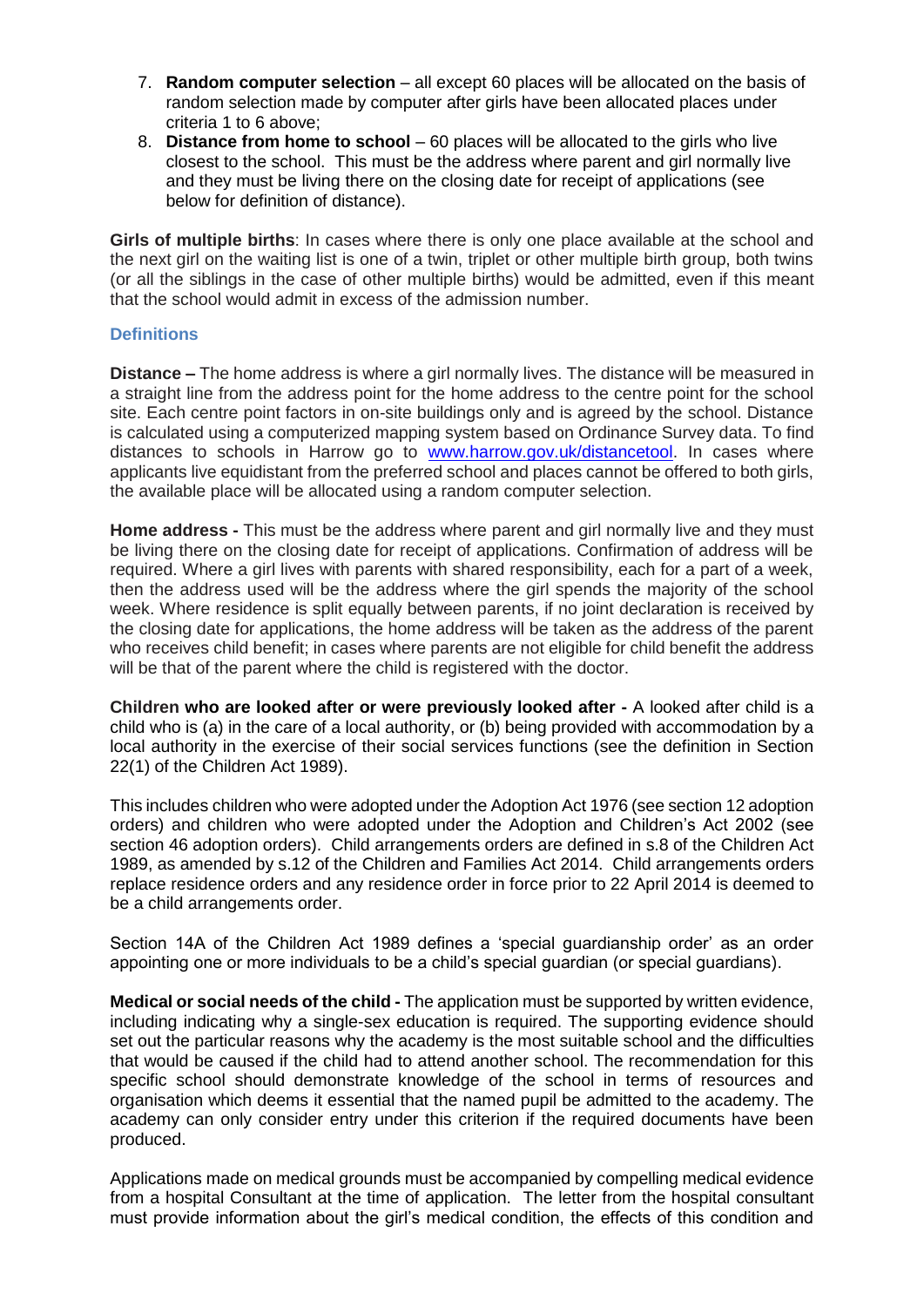why, in view of this, the girl needs to attend the academy, including the reasons for requiring a single-sex school. In assessing these applications advice may be sought from Harrow's Special Education Needs Service.

Applications made on social grounds must be accompanied by compelling evidence at the time of application. Social needs claims will only be considered where there is involvement from a social worker. The application will need to be supported with a letter from a Divisional Director of Children and Young People Services or a person holding a similar role in another local authority. The director must set out in detail the wholly exceptional circumstances that in their view require attendance at the academy, including the reasons for requiring a single-sex school, and the difficulties if the child had to attend another school.

Parents can only make an application under this criteria (whether for medical or social need) to one school in Harrow.

**Medical reasons relevant to parent(s)** – Applications will only be considered for the parent(s) with whom the girl lives and must be accompanied by compelling medical evidence from a hospital Consultant at the time of application, including the reasons for requiring a single-sex school. The letter from the hospital consultant must provide information about the parent's medical condition, the effects of this condition and why, in view of this, the girl needs to attend the academy. If the academy is not the closest school to the home address, the consultant must set out in detail the wholly exceptional circumstances for attending the academy and the difficulties if the girl had to attend another school. In assessing these applications independent advice will be sought as appropriate (e.g. Harrow Association of Disabled People).

Medical claims relevant to parent(s) will only be considered for one school and this should be named by the consultant.

Parent(s) making a medical claim solely on the grounds of the young person's need to be accompanied on the journey to school will not be allowed.

**Sibling -** Where girls live as sisters in the same household they are treated in the same way as siblings for admissions purposes. This includes a girls' sister, half-sister, adopted/foster sister, or step sister living in the same family unit at the same address. It does not include cousins or other extended family members who live in the same household. In the case of twins, triplets and other multiple-birth children, if one child can be offered a place in the school, other multiple-birth children will be allocated a place in the school. Where twin girls are concerned and one girl has a Statement of Special Educational Needs or Education, Health and Care Plan that names the school the other twin will be treated as having a sibling link for that academic year.

**Parent** – this means the parent who has parental responsibility as defined in the Children Act 1989, or the person in the household who is defined as a parent for the purposes of Section 576 of the Education Act 1996. This could include a person who is not a biological parent but who has responsibility for the girl (such as a child's guardians) but will not usually include other relatives such as grandparents, aunts, uncles etc. unless they have all the rights, duties, powers and responsibilities and authority, which by law a parent of a child has in relation to the child and their property.

#### **Notification and acceptance of places**

In accordance with the co-ordinated admissions policy, on 1 March 2023 the Local Authority will make the formal offer of a place to parents or carers on behalf of the Academy Trust.

The onus is on parents to contact the Local Authority by their specified date of 15 March 2023 to either accept or decline the offer of a place. This will in no way affect parents' right to appeal for a place at another school. Harrow Council will write to all parents who have not accepted or declined an offer giving them a further 7 days. If no response is received a further letter will be sent to advise that the place has been withdrawn. Unaccepted places will be allocated to other applicants.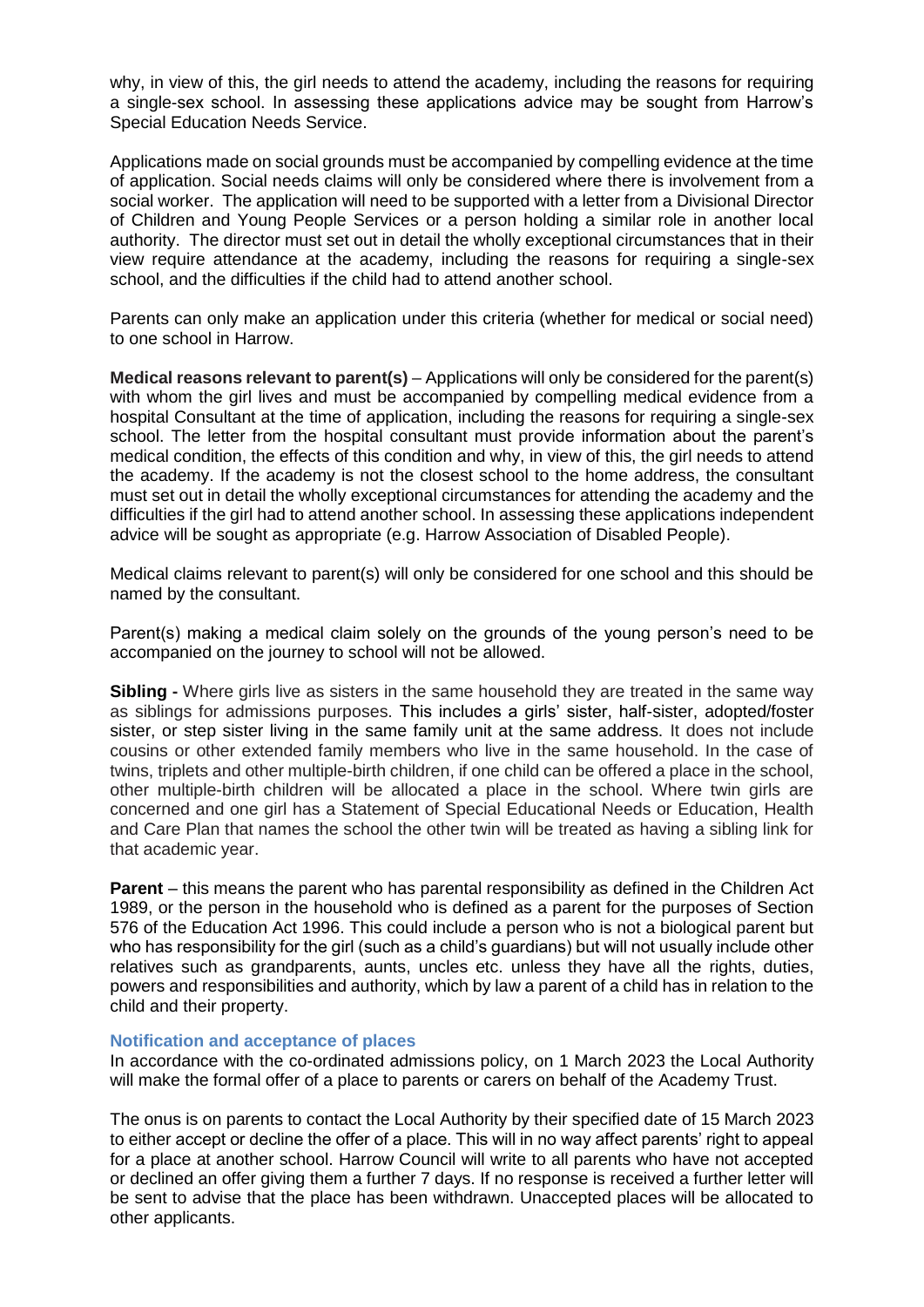#### **Appeals procedure**

Parents can choose to appeal against the decision of the academy trust not to offer their daughter a place at the academy. Harrow Council administer any admissions appeals on behalf of the academy trust. To appeal against the decision not to offer their child a place, parents must complete the appeal forms that are available on the Harrow Council website [\(www.harrow.gov.uk/schooladmissions\)](http://www.harrow.gov.uk/schooladmissions) or from the Harrow Council Admissions Team (020 8901 2620). To be considered in the first round of appeals, the notice of appeal must be received by the Council by the expected date of around 30 March 2023.

The appeal will be heard by an independent appeals panel constituted and operated in accordance with the School Admissions Appeals Code. Parents will receive written notification of the date and time of their appeal hearing, which they can attend to explain their case. If they wish, parents may be accompanied by an adviser or friend. Following the appeal, the Clerk to the appeals panel will write to parents with the decision.

#### **Waiting list for the incoming Year 7**

Parents / carers can ask for their girl's name to be put on a waiting list for the academy. The waiting list will be maintained by Harrow Council Admissions Team on behalf of the academy trust from the offer date of 1 March 2023 until the end of the academic year.

The waiting list will give priority in accordance with the admissions criteria. Any places that become available will be filled in priority order from the waiting list or late applicants. Whenever an applicant is removed from or added to the waiting list, the list will be reordered in accordance with the oversubscription criteria.

#### **In-Year applications**

If a parent wants to make an in-year application for a girl to join the academy they should complete the Common Application Form for In-Year Admissions that is available on the Harrow Council admissions website [\(www.harrow.gov.uk/schooladmissions\)](http://www.harrow.gov.uk/schooladmissions) or from the Harrow Council Admissions Team (020 8901 2620). There is no Supplementary Information Form for the academy; parents only need to complete the Common Application Form. The Common Application Form should be returned to the Harrow Council Admissions Team who will then liaise with the schools who are listed on the form and write to the applicants with the result of their application.

In-Year admissions will be considered in accordance with the number of places available at the school in the 2023/24 school year. Any places that become available will be filled in priority order from the existing waiting list and any current applications. The waiting list will be ordered in accordance with points 1-6 of the oversubscription criteria outlined above.

#### **Fair access protocol**

As part of the co-ordinated admissions arrangements with Harrow Council the school may accept hard-to-place pupils onto the school roll from time to time in accordance with the In-Year Fair Access agreement.

#### **Admission of a child out of the normal age group**

In exceptional circumstances, parents or carers may wish to seek admission to a year group that is not the normal group for a girl of that age. If a parent or carer is considering this, they must contact the school for a discussion prior to making an application. The Headteacher will consider a request and make a decision on the basis of the circumstances of the case and the best interests of the child concerned. This will include consideration of the parent's or carer's views, the academic, social and emotional development of the girl, any relevant information provided by medical professionals, and whether they have previously been educated outside of their normal age group. If the Headteacher refuses a request to consider an application for outside of the child's normal age range, they will set out the reasons for this refusal. If the Headteacher agrees to the request, if the application would then seek entry into Year 7, the application would be processed as part of the main admissions process and using the oversubscription criteria outlined above (if the request was received after the closing date for Year